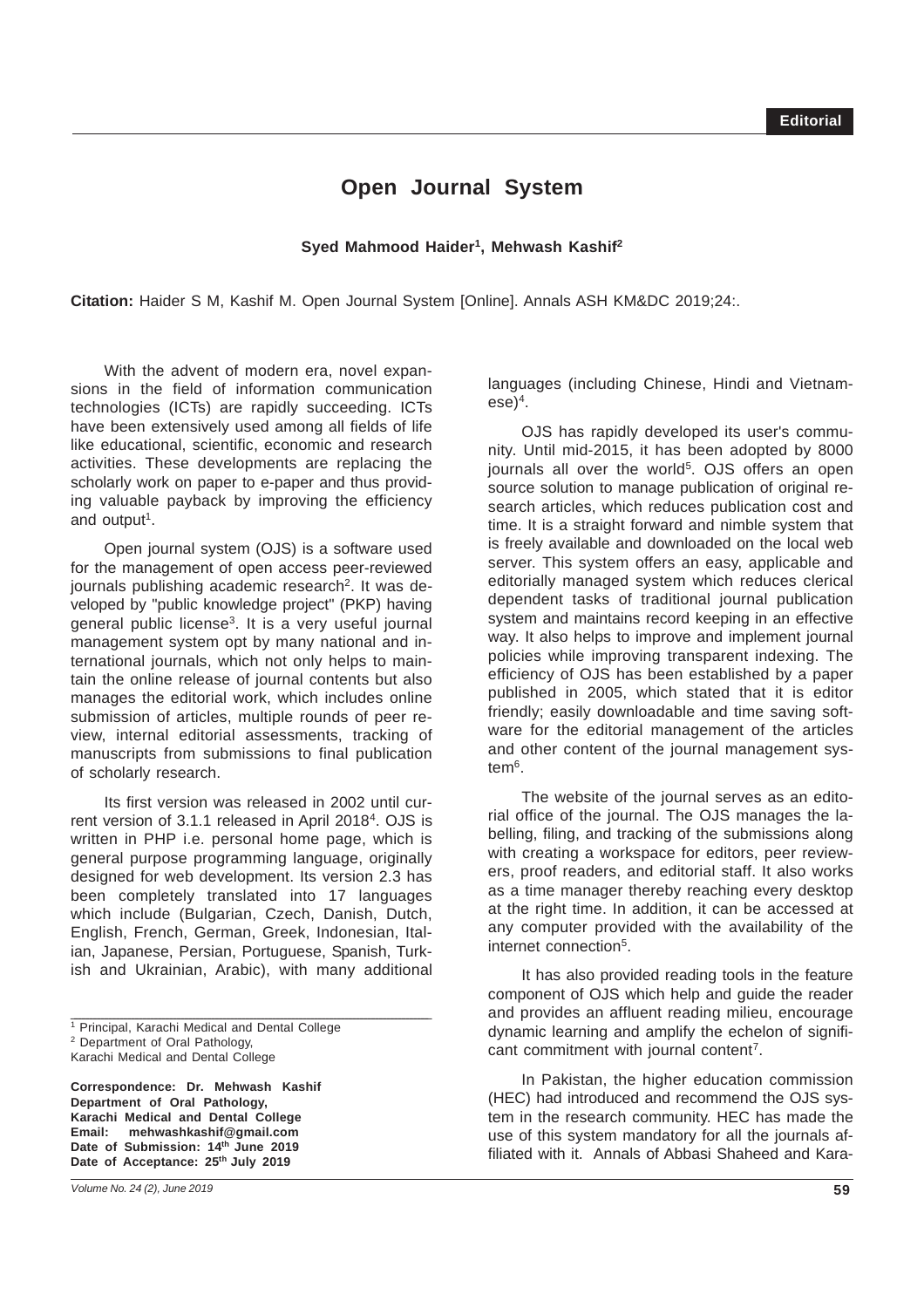

**Fig 1.** OJS editorial and publishing process